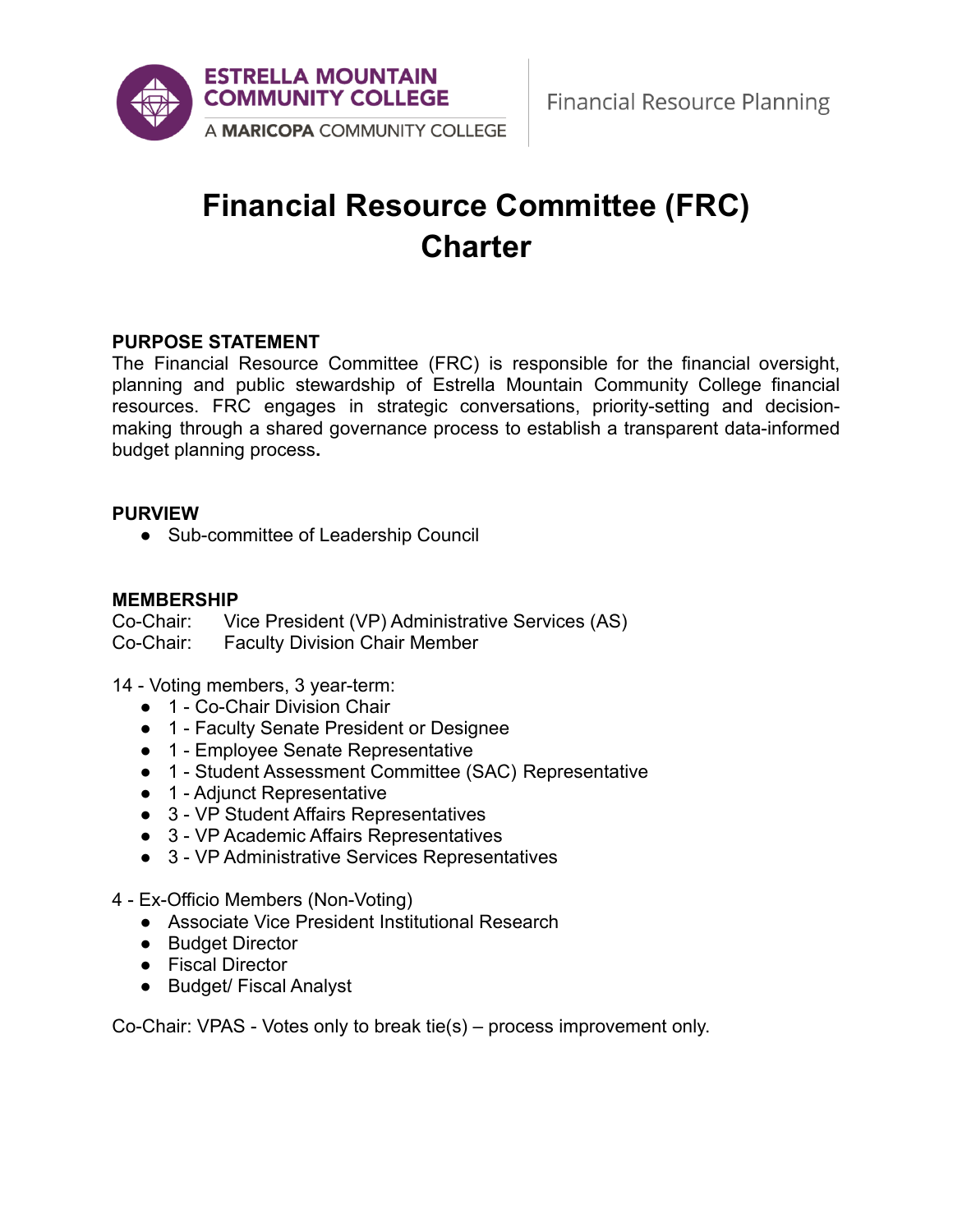## **CO-CHAIR RESPONSIBILITIES**

- Develop FRC agenda and facilitate monthly FRC meetings.
- Communicate FRC meeting time/dates/locations to all college employees, inviting them as observers.
- Represent FRC at official college meetings (e.g. Leadership Council, Academic Solutions Teams, other meetings).
- Communicate to the Leadership Council all FRC items requiring their approval.
- Invites guests regarding a particular issue or topic to participate in discussions.

# **VOTING MEMBER RESPONSIBILITIES**

- Attend all meetings or send a designee as a voting member.
	- Designee has voting rights
- Review, score and/or vote on all budget requests carefully and fairly, utilizing the approved rubric or criteria.
- Ask questions to ensure a clear understanding of the budget request and effect on the college before scoring.
- Identify links among/between resource allocation/reallocation and college Core Planning Areas and Program Review Priorities.
- Identify links between budget requests and college priorities as identified by college leadership.
- Be prepared for meetings by completing readings/work requested by FRC co-chairs.
- Participate in and make suggestions for refining processes that further the mission of FRC and college strategic initiatives.
- Communication/liaison regarding FRC issues/actions with Division/Area/Group.
- After voting, reach consensus on budget requests in terms of funding priorities and resource allocation. If consensus is not reached, majority rules.

# **EX-OFFICIO MEMBER RESPONSIBILITIES**

- Attend all meetings as a non-voting member.
- Present a holistic picture of college needs for the benefit of the voting members.
- Identify links between college and district budget development processes and college priorities for the benefit of the voting members.
- Identify and recommend opportunities for partnerships among budget requests.

## **BUDGET OFFICE MEMBER RESPONSIBILITIES**

- Attend all meetings as a non-voting member.
- Provide support for the Financial Resources Committee.
- Facilitate Budget Request Process.
- Provide college budget data and information for FRC.
- Facilitate all FRC voting processes.